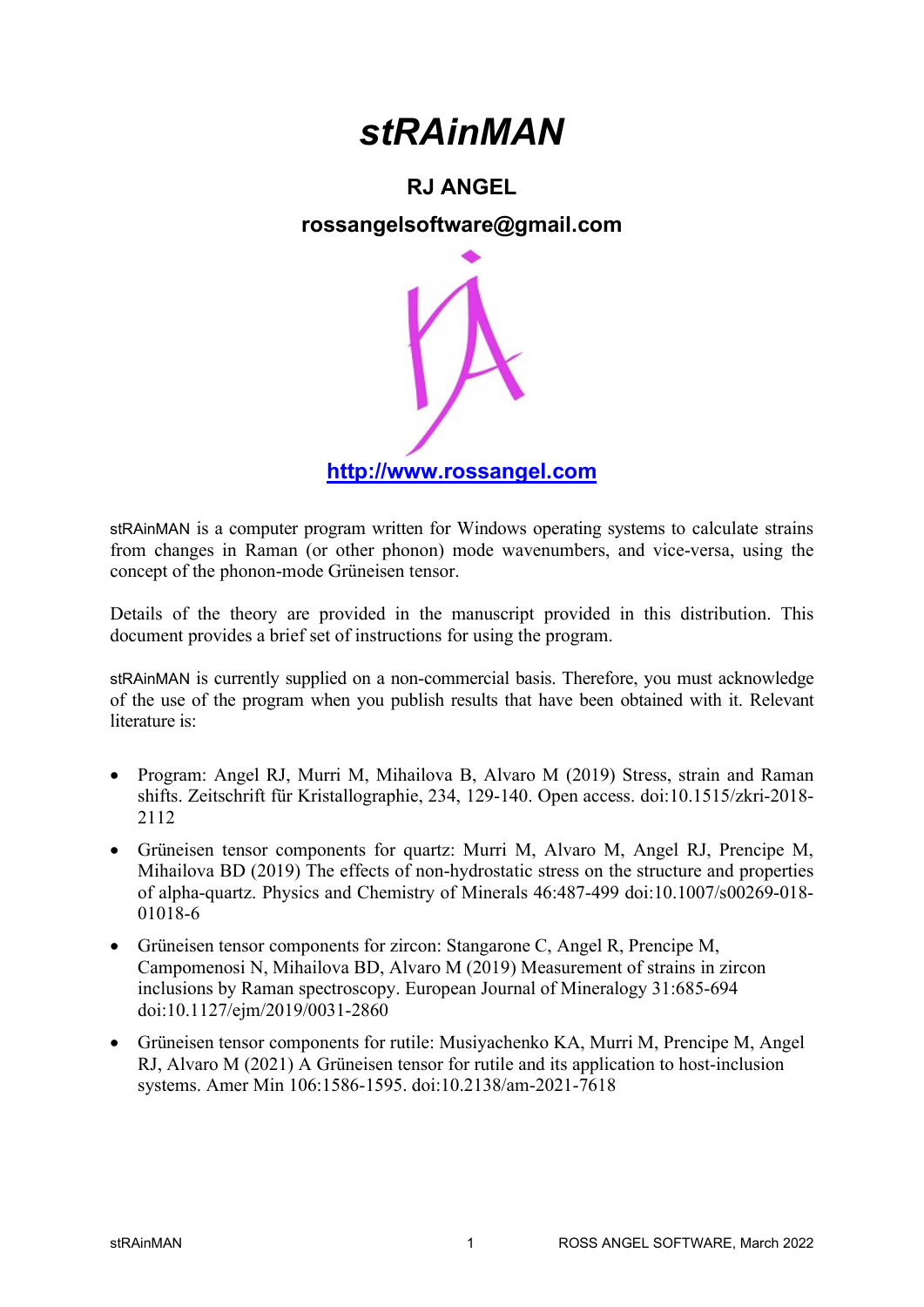Strains of inclusions calculated with stRAinMAN can be used to calculate entrapment conditions with the EntraPT software at www.mineralogylab.com/software/entrapt/. Examples of how to use both programs have been published in:

- Bonazzi M, Tumiati S, Thomas J, Angel RJ, Alvaro M (2019) Assessment of the reliability of elastic geobarometry with quartz inclusions. Lithos 350-351:105201 doi:10.1016/j.lithos.2019.105201
- Gilio M, Angel RJ, Alvaro M (2021) Elastic geobarometry: how to work with residual inclusion strains and pressures. Amer Min 106:1530-1533 doi:10.2138/am-2021-7928
- Gilio M, Scambelluri M, Angel RJ, Alvaro M (2022) The contribution of elastic geobarometry to the debate on HP versus UHP metamorphism. Journal of Metamorphic Geology 40:229-242 doi:10.1111/jmg.12625 Open access.

#### **DISCLAIMER**

While we try to ensure that stRAinMAN software is free of bugs and errors, people use it at their own risk. We cannot accept any responsibility whatsoever for either incorrect results or for any physical, mental or other damage arising from use of this software, nor from errors in this documentation.

If you think you have found a bug, please send us complete details including input and log files.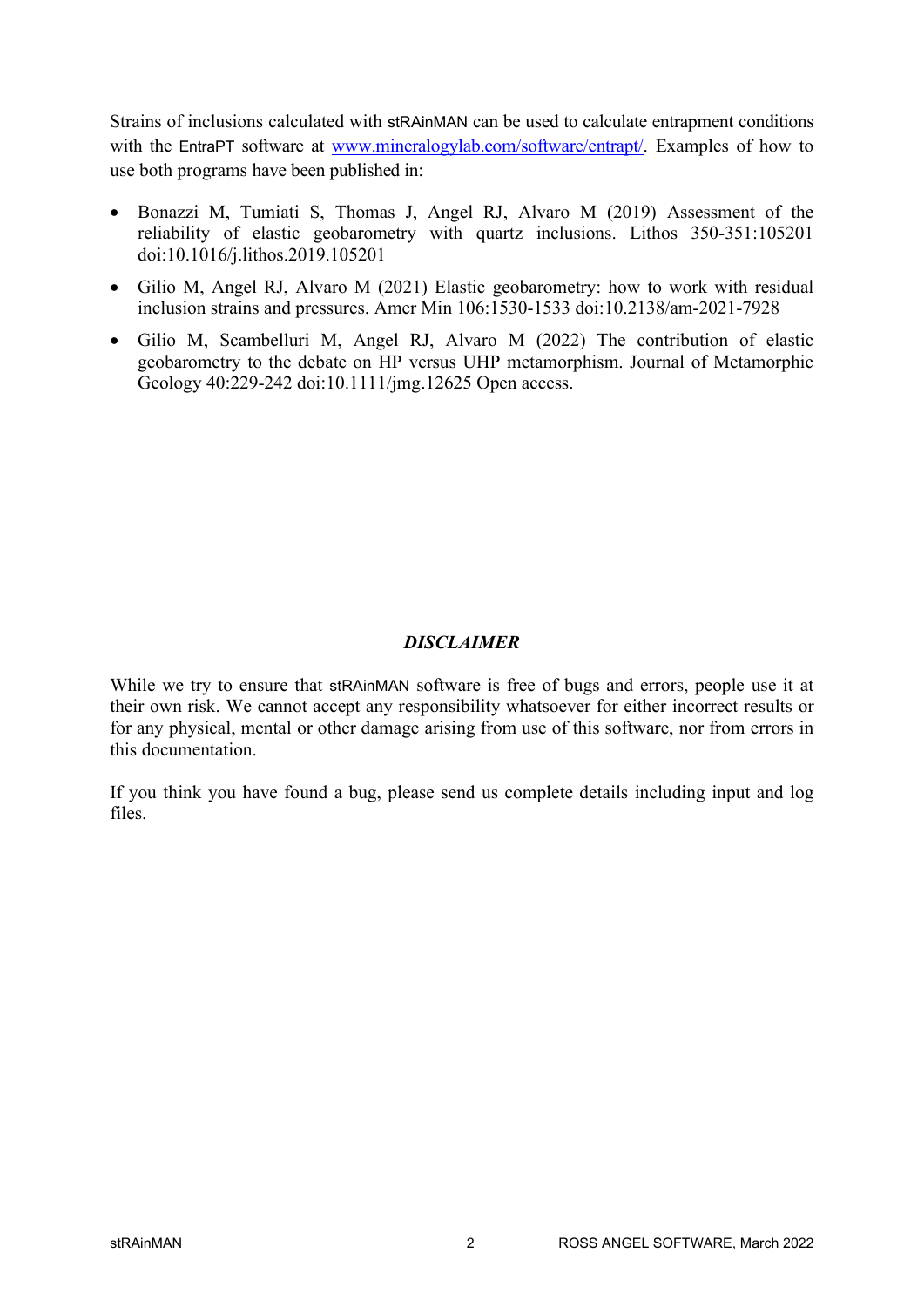### Version news

The stRAinMAN software was originally released in August 2018.

The current version is v2.03, released in Spring 2022. The calculations of strains from mode shifts and vice-versa remain unchanged, and users of the new version should get the same results as from the previous release (v2.0) of October 2019. In version 2.03 the following changes have been made:

- The format of the results to the output window and to the log file have been changed, to remove format overflows and to make the output easier to read. A complete set of results is always available in the log file.
- The GUI now appears correctly when the scaling of the display in Windows is changed from 100%.
- The inactive 'programs' tab has been removed from the GUI.

#### Changes made in v2.0 (released October 2019):

- New features:
	- o Input and output boxes for strains now support more decimal places.
	- o Output window has been changed so that you see all of the recent output from the program in a single scrolling window, independent of the tab in which you are working.
	- o This has enabled better logging of output to the log file.
	- o More information is provided in the output from calculations.
	- o Uncertainties of the peak shifts can be put in the peak-shift data file, and they will be used to weight the least-squares determination of strains.
	- o The peak-shift data file can have missing values
	- o Comments or labels can be added to each datum in the peak-shift data file, and they will be added to the output of the calculated strains.
	- o Tabs and illegal characters in peak-shift data files are now ignored by the program.
- Bug fixes:
	- o Corrected bug that made the weighted-chi-squared value incorrect from leastsquares to determine strains from input shifts.
	- o Fixed bug in opening log file.
	- o Fixed incomplete resetting of input strain boxes in the calc\_shifts tab when a new cif was read in.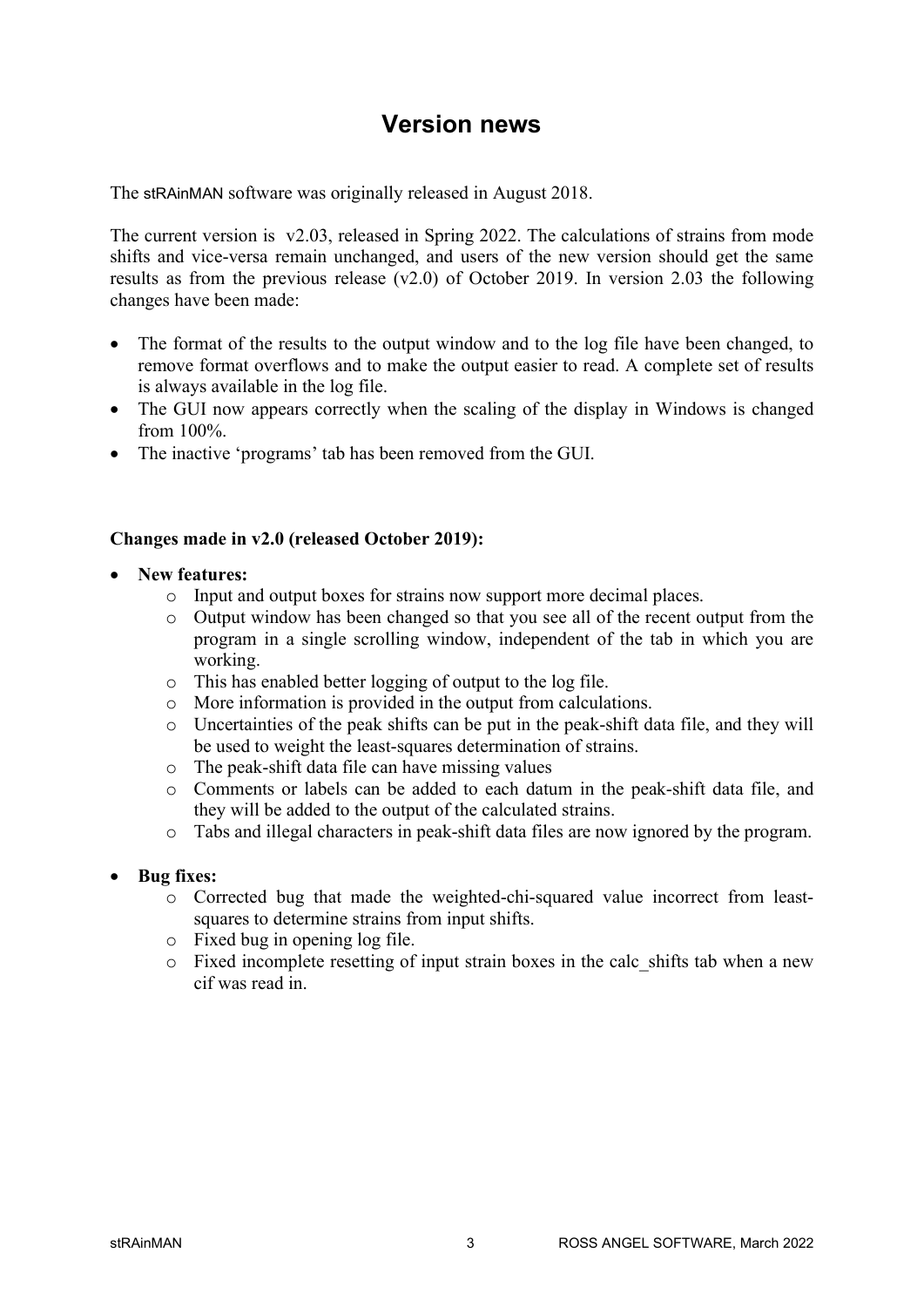## Getting started

First read the paper in Zeitschrift für Kristallographie that describes the theory and methods. It is open access and can be found with the doi: 10.1515/zkri-2018-2112. A copy is included in this distribution.

Then follow this worked example, using the files for quartz provided in the distribution package. The example files and this manual are installed in the folder c:\program files\strainman\examples

We recommend copying all of the files from this folder to a folder under your own \my documents

Start the program. You should see this:

| stRAinMAN: version 2.03 of 3-March-2022 |                |                                                                |                   |             |  | o | $\times$ |
|-----------------------------------------|----------------|----------------------------------------------------------------|-------------------|-------------|--|---|----------|
|                                         |                | Load Gruenesien   Calc Strains   Calc Shifts   Settings   Info |                   |             |  |   |          |
|                                         |                | Here you load in the Gruenesien parameters for modes           |                   |             |  |   |          |
| Gruenesien File -                       |                |                                                                |                   |             |  |   |          |
| File name:                              | No file loaded |                                                                |                   | Select File |  |   |          |
| File title:                             |                |                                                                |                   |             |  |   |          |
|                                         |                |                                                                |                   |             |  |   |          |
|                                         |                |                                                                |                   |             |  |   |          |
|                                         |                |                                                                |                   |             |  |   |          |
|                                         |                |                                                                |                   |             |  |   |          |
|                                         |                |                                                                |                   |             |  |   |          |
|                                         |                |                                                                |                   |             |  |   |          |
|                                         |                |                                                                |                   |             |  |   |          |
|                                         |                |                                                                |                   |             |  |   |          |
|                                         |                |                                                                |                   |             |  |   |          |
|                                         |                |                                                                |                   |             |  |   |          |
|                                         |                |                                                                |                   |             |  |   |          |
|                                         |                |                                                                |                   |             |  |   |          |
|                                         |                |                                                                |                   |             |  |   |          |
|                                         |                |                                                                |                   |             |  |   |          |
|                                         |                |                                                                |                   |             |  |   |          |
|                                         |                |                                                                |                   |             |  |   |          |
|                                         |                |                                                                |                   |             |  |   |          |
|                                         |                |                                                                |                   |             |  |   |          |
|                                         |                |                                                                |                   |             |  |   |          |
|                                         |                |                                                                |                   |             |  |   |          |
|                                         |                |                                                                |                   |             |  |   |          |
|                                         |                |                                                                |                   |             |  |   |          |
|                                         |                |                                                                |                   |             |  |   |          |
|                                         |                |                                                                |                   |             |  |   |          |
|                                         |                |                                                                |                   |             |  |   |          |
|                                         |                |                                                                |                   |             |  |   |          |
|                                         |                |                                                                |                   |             |  |   |          |
|                                         |                |                                                                |                   |             |  |   |          |
|                                         |                |                                                                |                   |             |  |   |          |
|                                         |                |                                                                |                   |             |  |   |          |
|                                         |                |                                                                |                   |             |  |   |          |
|                                         |                |                                                                |                   |             |  |   |          |
| <b>RAMM</b>                             |                |                                                                | www.rossangel.net |             |  |   |          |

The Settings Tab allows you to modify a few aspects of the display, and to open a log file. The log file allows you to keep a permanent record of the calculations that you do in the program.

Tabs for calculations only become active when the necessary information about the mode Grüneisen parameters have been loaded to the program. These are loaded from a file via a file browser launched from the Load Grueneisen tab.

Click on the Select File button and use the file browser to navigate to the example files.

Open the file quartz\_gtensor.cif. Information from the file will be listed in the GUI: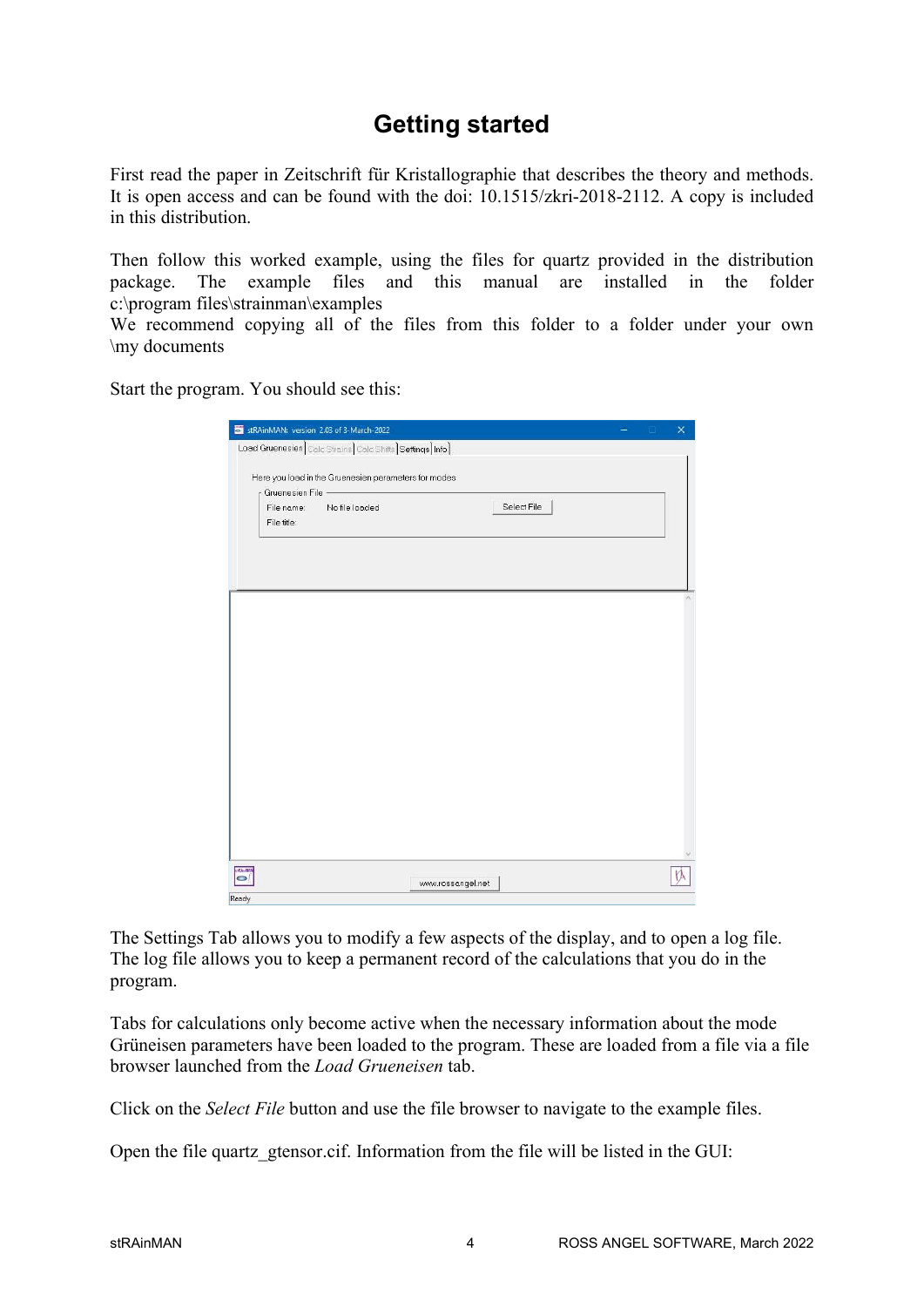|                |                      |    |                                      |                                           | Load Gruenesien Calc Strains Calc Shifts Settings Info                                     |             |  |              |  |
|----------------|----------------------|----|--------------------------------------|-------------------------------------------|--------------------------------------------------------------------------------------------|-------------|--|--------------|--|
|                |                      |    |                                      |                                           |                                                                                            |             |  |              |  |
|                |                      |    |                                      |                                           | Here you load in the Gruenesien parameters for modes                                       |             |  |              |  |
|                | Gruenesien File -    |    |                                      |                                           |                                                                                            |             |  |              |  |
|                |                      |    |                                      |                                           |                                                                                            | Select File |  |              |  |
|                | File name:           |    | quartz_gtensor.cif                   |                                           |                                                                                            |             |  |              |  |
|                | File title:          |    | 'alpha-quartz'                       |                                           |                                                                                            |             |  |              |  |
|                |                      |    |                                      |                                           |                                                                                            |             |  |              |  |
|                |                      |    |                                      |                                           |                                                                                            |             |  |              |  |
|                |                      |    |                                      |                                           |                                                                                            |             |  |              |  |
|                |                      |    |                                      |                                           |                                                                                            |             |  |              |  |
|                |                      |    |                                      |                                           |                                                                                            |             |  |              |  |
|                |                      |    |                                      |                                           |                                                                                            |             |  |              |  |
|                |                      |    |                                      |                                           | Successfully opened file with Raman Grunesien parameters                                   |             |  |              |  |
|                |                      |    |                                      |                                           | Named C:\Users\rjangel\Documents\RJA Software\stRAinMAN\tests\March2022\quartz gtensor.cif |             |  |              |  |
|                |                      |    |                                      |                                           |                                                                                            |             |  |              |  |
|                |                      |    |                                      |                                           |                                                                                            |             |  |              |  |
|                |                      |    |                                      |                                           |                                                                                            |             |  |              |  |
|                |                      |    |                                      |                                           | *************Grueneisen file Loaded *******************                                    |             |  | ************ |  |
|                |                      |    |                                      |                                           |                                                                                            |             |  |              |  |
|                |                      |    |                                      |                                           |                                                                                            |             |  |              |  |
|                |                      |    | The file name is: quartz gtensor.cif |                                           |                                                                                            |             |  |              |  |
|                |                      |    |                                      | The name of the mode list: 'alpha-quartz' |                                                                                            |             |  |              |  |
|                |                      |    | The crystal system is: trigonal      |                                           |                                                                                            |             |  |              |  |
|                |                      |    |                                      |                                           |                                                                                            |             |  |              |  |
|                |                      |    |                                      |                                           | The reference wavenumber and Grueneisen tensor components are:                             |             |  |              |  |
| w <sub>0</sub> | q1                   | q3 |                                      |                                           |                                                                                            |             |  |              |  |
|                | 464.80 0.60 1.19     |    |                                      |                                           |                                                                                            |             |  |              |  |
|                | 695.60 0.51 0.36     |    |                                      |                                           |                                                                                            |             |  |              |  |
|                | 207.30 3.64 5.25     |    |                                      |                                           |                                                                                            |             |  |              |  |
|                | 796.70 0.32 0.73     |    |                                      |                                           |                                                                                            |             |  |              |  |
|                | $1066.5 - 02 0.36$   |    |                                      |                                           |                                                                                            |             |  |              |  |
|                | 128.10 1.21 2.69     |    |                                      |                                           |                                                                                            |             |  |              |  |
|                | 264.30 0.57 0.77     |    |                                      |                                           |                                                                                            |             |  |              |  |
|                | $355.70 - 31 0.45$   |    |                                      |                                           |                                                                                            |             |  |              |  |
|                | $394.00$ $0.11$ -.05 |    |                                      |                                           |                                                                                            |             |  |              |  |
|                | 449.70 0.55 0.69     |    |                                      |                                           |                                                                                            |             |  |              |  |
|                | 1082.1 0.02 0.33     |    |                                      |                                           |                                                                                            |             |  |              |  |
|                | $1161.3 - .05 - .09$ |    |                                      |                                           |                                                                                            |             |  |              |  |
|                |                      |    |                                      |                                           |                                                                                            |             |  |              |  |
|                |                      |    |                                      |                                           |                                                                                            |             |  |              |  |
|                |                      |    |                                      |                                           |                                                                                            |             |  |              |  |
| <b>RAMA</b>    |                      |    |                                      |                                           |                                                                                            |             |  |              |  |

Now the calculation tabs are active. Go to the Calc Shifts tab. This lets you calculate the changes in the mode wavenumbers as a result of strains. Just type the strains into the boxes.

If you select No symmetry-breaking strains then the program imposes the symmetry of the crystal on the strains, as in the example below. Here the input was  $e1=0.01$  and  $e3=-0.03$ , and the program imposes the trigonal symmetry of quartz, with e2=e1:

| V No symmetry-breaking strains<br>0.01<br>0.0000<br>$394.00$ $0.11$ -.05<br>449.70 0.55 0.69 | $e2$ :<br>e5:                                                                                         | 0.01000<br>0.0000<br>Calculate | e3:<br>$e6$ : | $-.03$<br>0.0000                                                     |                                                                                                                                                                                           |
|----------------------------------------------------------------------------------------------|-------------------------------------------------------------------------------------------------------|--------------------------------|---------------|----------------------------------------------------------------------|-------------------------------------------------------------------------------------------------------------------------------------------------------------------------------------------|
|                                                                                              |                                                                                                       |                                |               |                                                                      |                                                                                                                                                                                           |
|                                                                                              |                                                                                                       |                                |               |                                                                      |                                                                                                                                                                                           |
|                                                                                              |                                                                                                       |                                |               |                                                                      |                                                                                                                                                                                           |
|                                                                                              |                                                                                                       |                                |               |                                                                      |                                                                                                                                                                                           |
|                                                                                              |                                                                                                       |                                |               |                                                                      |                                                                                                                                                                                           |
|                                                                                              |                                                                                                       |                                |               |                                                                      |                                                                                                                                                                                           |
| 1082.1 0.02 0.33                                                                             |                                                                                                       |                                |               |                                                                      |                                                                                                                                                                                           |
| $1161.3 - 05 - 09$                                                                           |                                                                                                       |                                |               |                                                                      |                                                                                                                                                                                           |
|                                                                                              |                                                                                                       |                                |               |                                                                      |                                                                                                                                                                                           |
| W                                                                                            |                                                                                                       |                                |               |                                                                      |                                                                                                                                                                                           |
| 475.82                                                                                       |                                                                                                       |                                |               |                                                                      |                                                                                                                                                                                           |
| 696.02                                                                                       |                                                                                                       |                                |               |                                                                      |                                                                                                                                                                                           |
|                                                                                              |                                                                                                       |                                |               |                                                                      |                                                                                                                                                                                           |
|                                                                                              |                                                                                                       |                                |               |                                                                      |                                                                                                                                                                                           |
|                                                                                              |                                                                                                       |                                |               |                                                                      |                                                                                                                                                                                           |
|                                                                                              |                                                                                                       |                                |               |                                                                      |                                                                                                                                                                                           |
|                                                                                              |                                                                                                       |                                |               |                                                                      |                                                                                                                                                                                           |
|                                                                                              |                                                                                                       |                                |               |                                                                      |                                                                                                                                                                                           |
| 454.06                                                                                       |                                                                                                       |                                |               |                                                                      |                                                                                                                                                                                           |
| 1092.4                                                                                       |                                                                                                       |                                |               |                                                                      |                                                                                                                                                                                           |
| 1159.3                                                                                       |                                                                                                       |                                |               |                                                                      |                                                                                                                                                                                           |
|                                                                                              |                                                                                                       |                                |               |                                                                      |                                                                                                                                                                                           |
|                                                                                              | The crystal system is: trigonal<br>224.86<br>809.05<br>1078.4<br>135.34<br>267.39<br>362.71<br>392.54 |                                |               | The input strains correspond to the symmetry-independent quantities: | ***************************Calculations of mode shifts from strains ******************************<br>The input strains were (el to e6): 0.01000 0.01000 -0.03000 0.00000 0.00000 0.00000 |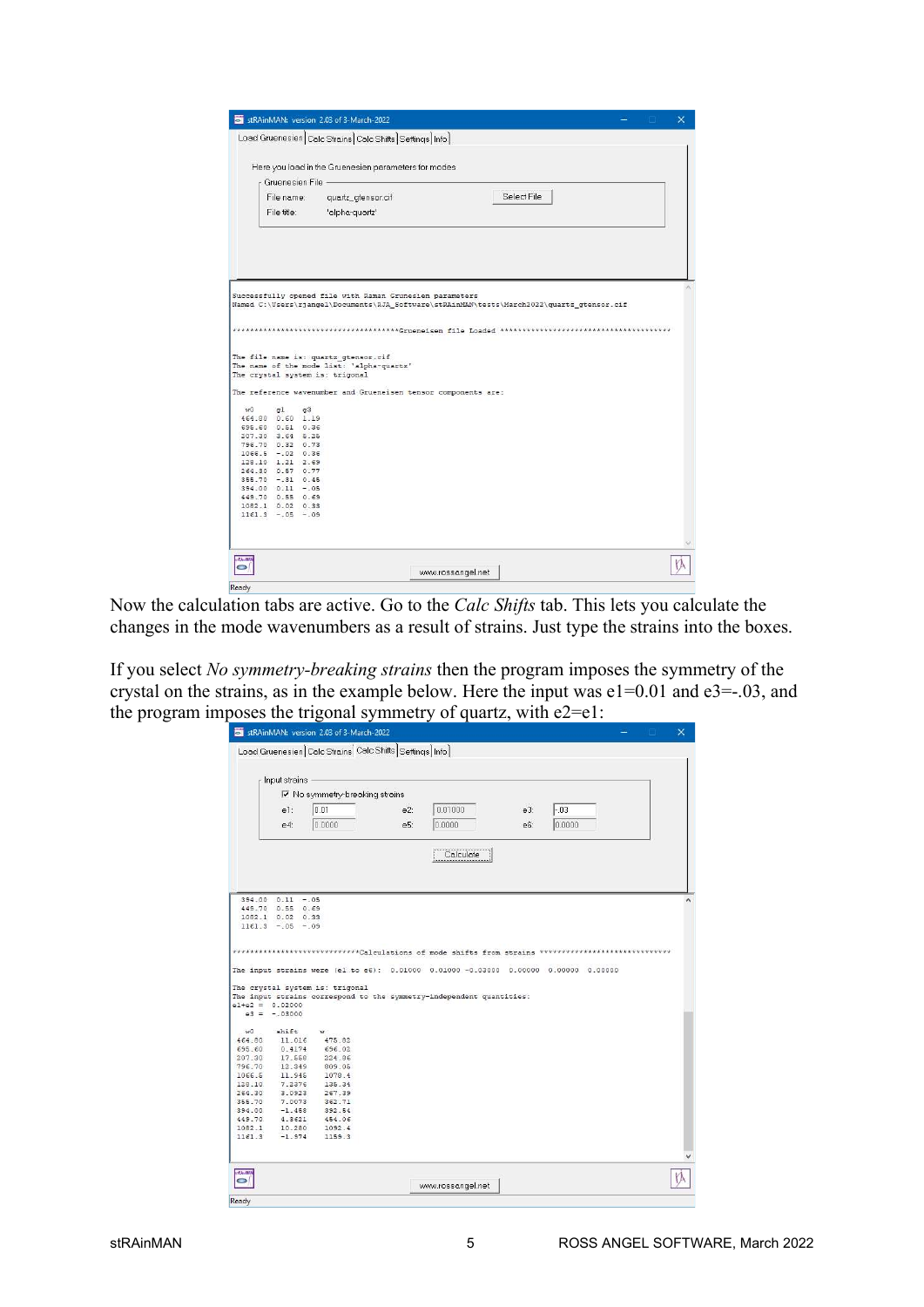The Calc strains tab of the stRAinMAN GUI allows the user to calculate the strains in a crystal from the measured changes in wavenumbers of several modes.

The GUI lists the first six modes from your Grüneisen file. If you did not measure all of them, just select the measured modes with the tick boxes. Insert the measured changes in mode wavenumbers into the boxes, and hit the *Calculate* button:

|                  |                         | stRAinMAN: version 2.03 of 3-March-2022                                                                                 | n<br>×                                                                                          |
|------------------|-------------------------|-------------------------------------------------------------------------------------------------------------------------|-------------------------------------------------------------------------------------------------|
|                  |                         | Load Gruenesien <sup>1</sup> Calc Strains <sup>1</sup> Calc Shifts <sup>1</sup> Settings <sup>1</sup> Info <sup>1</sup> |                                                                                                 |
|                  |                         |                                                                                                                         |                                                                                                 |
|                  |                         |                                                                                                                         |                                                                                                 |
|                  |                         |                                                                                                                         | Here you can calculate the strains from measured shifts in mode wavenumbers                     |
|                  | Input mode shifts       |                                                                                                                         |                                                                                                 |
|                  | 465 mode: 19            | $\overline{\mathbf{v}}$                                                                                                 | 207 mode: 42.5<br>$\overline{\mathbf{v}}$<br>⊽                                                  |
|                  |                         |                                                                                                                         | 696 mode: 13.5                                                                                  |
|                  |                         | 797 mode: 0.00                                                                                                          | 1067 mode: 9.00<br>ा⊏<br>$\overline{\mathbf{v}}$<br>128 mode: 0.00                              |
|                  |                         |                                                                                                                         |                                                                                                 |
|                  |                         | Bead shifts from File                                                                                                   | Calculate                                                                                       |
|                  |                         |                                                                                                                         |                                                                                                 |
|                  |                         |                                                                                                                         |                                                                                                 |
|                  |                         |                                                                                                                         |                                                                                                 |
| 464.80<br>695.60 | 11.016<br>0.4174        | 475.82<br>696.02                                                                                                        |                                                                                                 |
| 207.30           | 17.558                  | 224.86                                                                                                                  |                                                                                                 |
| 796.70           | 12.349                  | 809.05                                                                                                                  |                                                                                                 |
|                  | 1066.5 11.945           | 1078.4                                                                                                                  |                                                                                                 |
| 128.10           | $7.2376$ 135.34         |                                                                                                                         |                                                                                                 |
| 264.30           | 3.0923                  | 267.39                                                                                                                  |                                                                                                 |
|                  | 355.70 7.0073 362.71    |                                                                                                                         |                                                                                                 |
|                  | 394.00 -1.458 392.54    |                                                                                                                         |                                                                                                 |
| 449.70           | 4.3621                  | 454.06                                                                                                                  |                                                                                                 |
| 1082.1           | 10.280                  | 1092.4                                                                                                                  |                                                                                                 |
| 1161.3           | $-1.974$                | 1159.3                                                                                                                  |                                                                                                 |
|                  |                         |                                                                                                                         |                                                                                                 |
|                  |                         |                                                                                                                         |                                                                                                 |
|                  |                         |                                                                                                                         | ********************Calculation of strains from mode shifts on GUI **************************** |
|                  |                         |                                                                                                                         | The input modes used were: 464.800 695.600 207.300 1066.50                                      |
|                  |                         |                                                                                                                         | With shifts: 19,0000 13,5000 42,5000 9,00000                                                    |
|                  |                         |                                                                                                                         |                                                                                                 |
|                  |                         | The crystal system is: trigonal                                                                                         |                                                                                                 |
|                  |                         | therefore only el+e2 and e3 can be determined:                                                                          |                                                                                                 |
|                  |                         | $e1+e2 = -0.0210(8)$ $e3 = -0.0244(5)$                                                                                  | $Vstrain = -0.0454(4)$                                                                          |
|                  | $Chi$ -squared = $0.07$ |                                                                                                                         |                                                                                                 |
|                  |                         |                                                                                                                         |                                                                                                 |
|                  |                         | The variance-covariance matrix x 10E6 is:                                                                               |                                                                                                 |
|                  | 0.59924                 | $-.37216$                                                                                                               |                                                                                                 |
|                  | $-.37216$               | 0.27256                                                                                                                 |                                                                                                 |
|                  |                         | The correlation between el+e2 and e3 is -92.%                                                                           |                                                                                                 |
|                  |                         |                                                                                                                         |                                                                                                 |
|                  |                         |                                                                                                                         |                                                                                                 |
| $-0.4 - 0.0$     |                         |                                                                                                                         |                                                                                                 |
| $\bullet$        |                         |                                                                                                                         | www.rossangel.net                                                                               |

The strains are listed in the output window. If you have input more mode shifts (in this example 4) than the number of independent strain components (2 for quartz) then you will see some additional information in the output as shown here:

- Estimated uncertainties on the strains, as calculated by least-squares.
- The chi-squared value of the least-squares fit of the strains.
- If there are only two strains, the variance-covariance matrix and the % correlation between the strain values.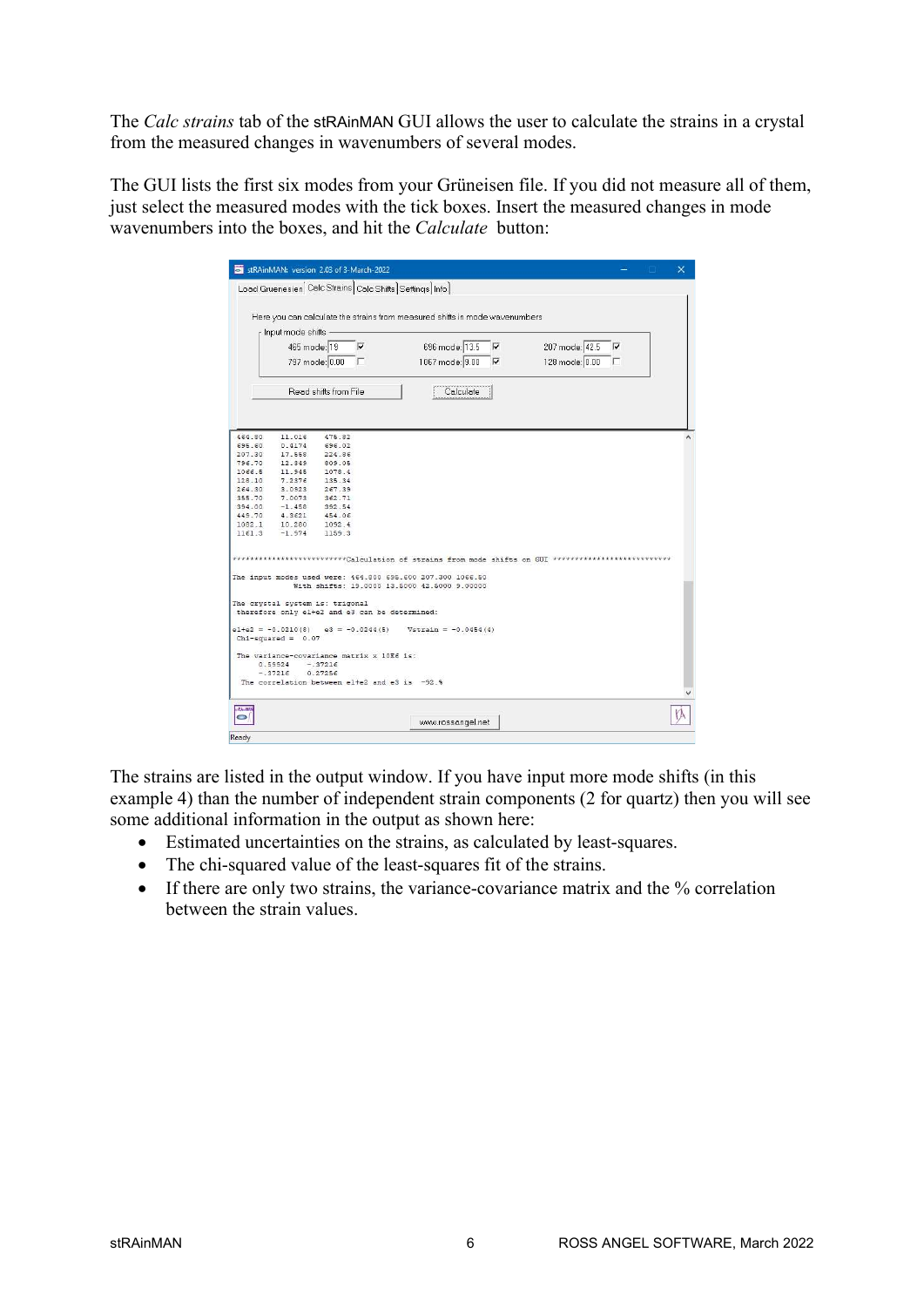If you have measured a lot of Raman spectra, you can put the changes in Raman mode wavenumbers into a *peak-shift* data file.

- The format of this file is described at the end of this document.
- $\bullet$  The *peak-shift* data file can also include the uncertainties in the peak shifts. They will be used to weight the least-squares determination of the strains.
- The file quartzshifts.dat shows you the file format without the uncertainties for the shifts.
- The file quartzshifts esds.dat shows you the file format with the uncertainties for the shifts.

First, open a log file to record the results: go to the Settings tab.

To read the shifts from a peak-shift data file and calculate the strains, return to the Calc strains tab, and push the Read shifts from File button. After opening the file, you will see the strains calculated for every spectrum in the file:

|                                        | stRAinMAN: version 2.03 of 3-March-2022                                                  |                                                                                                                                                                     |                  |                         | × |
|----------------------------------------|------------------------------------------------------------------------------------------|---------------------------------------------------------------------------------------------------------------------------------------------------------------------|------------------|-------------------------|---|
|                                        | Load Gruenesien Calc Strains Calc Shifts Settings Info                                   |                                                                                                                                                                     |                  |                         |   |
|                                        |                                                                                          |                                                                                                                                                                     |                  |                         |   |
|                                        |                                                                                          | Here you can calculate the strains from measured shifts in mode wavenumbers                                                                                         |                  |                         |   |
| Input mode shifts -                    |                                                                                          |                                                                                                                                                                     |                  |                         |   |
|                                        | 465 mode: 19 $\overline{v}$                                                              | 696 mode: 13.5 $\nabla$                                                                                                                                             | 207 mode: 42.5   | $\overline{\mathbf{v}}$ |   |
|                                        |                                                                                          |                                                                                                                                                                     |                  |                         |   |
|                                        | 797 mode: 0.00                                                                           | 1067 mode: 9.00 $\nabla$                                                                                                                                            | 128 mode: 0.00   | 厂                       |   |
|                                        | <b>Bead shifts from File</b>                                                             | Calculate                                                                                                                                                           |                  |                         |   |
|                                        | therefore only el+e2 and e3 can be determined:                                           |                                                                                                                                                                     |                  |                         |   |
| $Chi$ -squared = $0.07$                | $e1+e2 = -0.0210(8)$ $e3 = -0.0244(5)$                                                   | $Vstrain = -0.0454(4)$                                                                                                                                              |                  |                         |   |
| $0.59924 - 37216$<br>$-.37216$ 0.27256 | The variance-covariance matrix x 10E6 is:                                                |                                                                                                                                                                     |                  |                         |   |
|                                        | The correlation between el+e2 and e3 is -92.%                                            |                                                                                                                                                                     |                  |                         |   |
|                                        |                                                                                          | **********************Calculation of strains from mode shifts in a file **************************                                                                  |                  |                         |   |
|                                        | Successfully opened file with measured shifts                                            | Named C:\Users\rjangel\Documents\RJA Software\stRAinMAN\distribution\examples\quartzshifts esds.dat                                                                 |                  |                         |   |
|                                        |                                                                                          | Title on the file: Quartz shifts with esds for calculating strains                                                                                                  |                  |                         |   |
|                                        | The crystal system is: trigonal<br>Esds of shifts are being used to weight least-squares |                                                                                                                                                                     |                  |                         |   |
|                                        | Modes: w0 and shifts                                                                     |                                                                                                                                                                     |                  |                         |   |
|                                        |                                                                                          | 464.80 695.60 207.30 1066.5 128.10 elte2                                                                                                                            | e3 Vstrain corr& | chi2                    |   |
|                                        |                                                                                          | sample 102: 22.200 19.000 51.900 6.8000 13.100: -0.0397 -0.0201 -0.0598 -92.1                                                                                       |                  | 0.03                    |   |
|                                        |                                                                                          | sample 41a: 23.100 18.200 53.200 5.0000 12.000: -0.0454 -0.0179 -0.0633 -97.1 3.69                                                                                  |                  |                         |   |
|                                        |                                                                                          | missing sh: 21.300 no val 49.500 7.2000 15.000: -0.0322 -0.0232 -0.0554 -97.5 4.90<br>sample 102: 22.100 18.900 52.200 7.0000 13.000: -0.0396 -0.0203 -0.0599 -93.5 |                  | 0.09                    |   |
|                                        | *****For more details of the results, open a logfile                                     |                                                                                                                                                                     |                  |                         |   |
| <b>24.WI</b>                           |                                                                                          |                                                                                                                                                                     |                  |                         |   |
|                                        |                                                                                          | www.rossangel.net                                                                                                                                                   |                  |                         |   |
| Ready                                  |                                                                                          |                                                                                                                                                                     |                  |                         |   |

More results from the calculation, including the esd's of the strains, are written into the log file.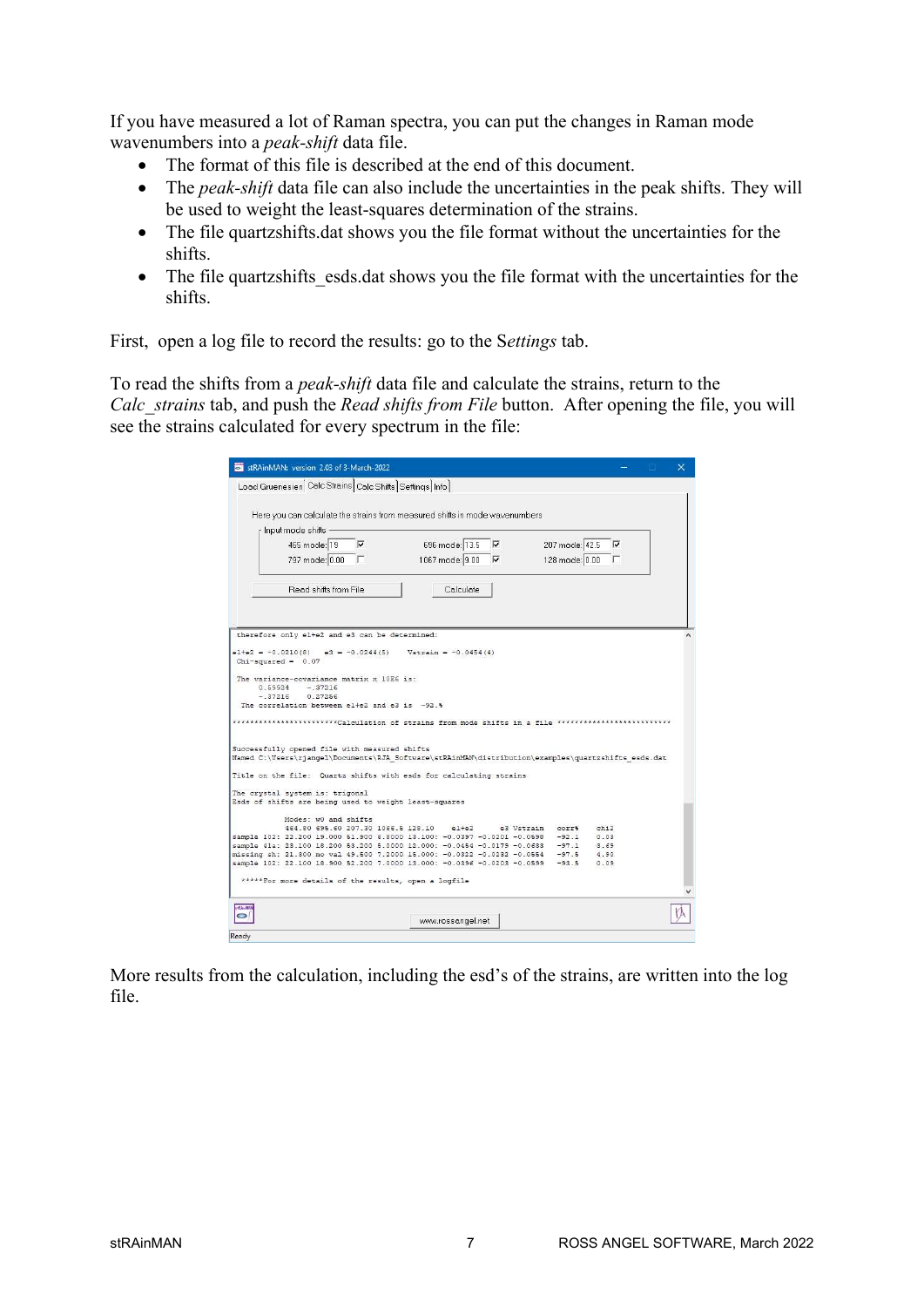# Peak-shifts Data File Format

As described in the worked example, peak-shift data can be provided to the program in a text file, and the strains corresponding to each set of shifts will be calculated. The data can be cutand-pasted from an Excel spreadsheet (or other software) directly into a text file.

#### Data file format

The old datafile format without esd's will still work. It looks like this:



Keywords are distinguished by having a colon ':' at the end.

All data files must have the first three lines:

- Title:
- w0: Approximate values of wavenumbers of the lines under zero strain. These must be within 1 or 2 wavenumbers of the values in your *cif* with the Grüneisen tensor information. The numbers from this line are not used in any calculations, they are only used to identify which tensor components to use from the *cif*.
	- o The order of the shifts in each data line in this file must be the same as the order of the modes in this line.
	- o The order of modes here does not have to be the same as the order in which they appear in your Grüneisen cif.
- Shifts: This indicates the start of the data lines.

Each of the following lines contain the data of peak shifts from one Raman spectrum:

- One line per set of shifts.
- $\bullet$  Each line should contain the shifts of modes in the same order as those in the line w0:

Optional features that you can use in the data file are illustrated below:

 Missing values can be indicated by a text string with no spaces inside it. For example, the file shown below has the value for the 696 shift missing from the  $3<sup>rd</sup>$  data line, indicated by the text 'nv'.